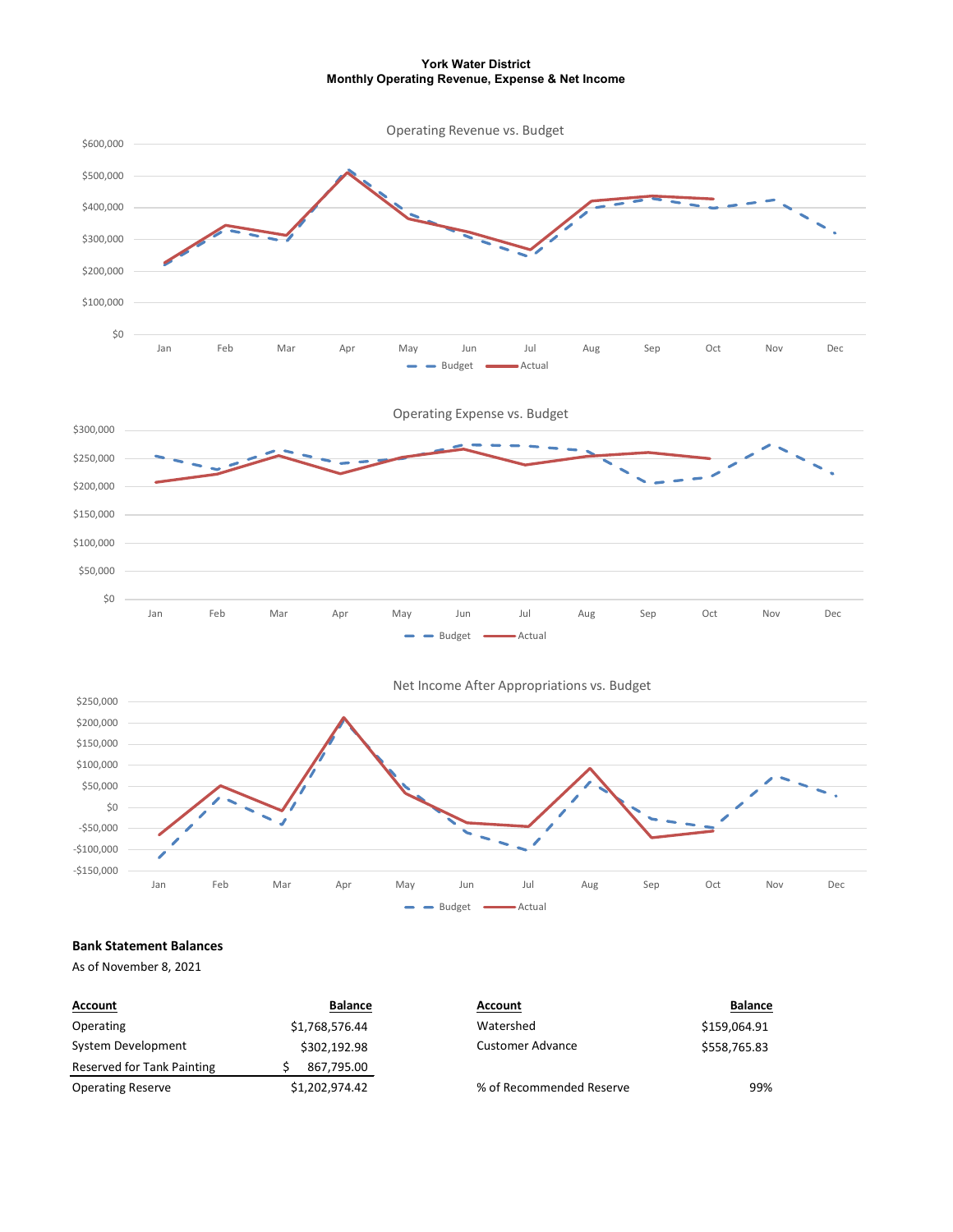## York Water District Income Statement For the Month Ending October 31, 2021

|                                           |                          |                      | <b>York Water District</b>            |    |                     |                                |                                                                                                  |
|-------------------------------------------|--------------------------|----------------------|---------------------------------------|----|---------------------|--------------------------------|--------------------------------------------------------------------------------------------------|
|                                           |                          |                      | <b>Income Statement</b>               |    |                     |                                |                                                                                                  |
|                                           |                          |                      | For the Month Ending October 31, 2021 |    |                     |                                |                                                                                                  |
|                                           | <b>Operating Revenue</b> |                      | <b>Operating Expense</b>              |    |                     | Net Income/(Loss)              |                                                                                                  |
|                                           | $\triangle$ \$28,893     | $\triangle$ \$32,880 |                                       |    |                     | $\blacktriangledown$ (\$8,023) |                                                                                                  |
|                                           |                          |                      |                                       |    |                     | Variance vs.                   |                                                                                                  |
|                                           | <b>Actual</b>            | <b>Budget</b>        | <b>Variance</b>                       |    | <b>Total Budget</b> | <b>Tot. Budget</b>             |                                                                                                  |
| <b>Residential Metered Sales</b>          | \$<br>266,929 \$         | 249,472 \$           | 17,457                                | \$ | 2,446,393           | $1\%$                          |                                                                                                  |
| <b>Commercial Metered Sales</b>           | 60,463                   | 49,066               | 11,397                                |    | 490,575             | 2%                             |                                                                                                  |
| <b>Governmental Metered Sales</b>         | 4,397                    | 5,780                | (1, 383)                              |    | 92,508              | $-1%$                          |                                                                                                  |
| Public & Private Fire Protection          | 93,736                   | 93,800               | (64)                                  |    | 1,234,738           | $0\%$                          |                                                                                                  |
| Other Operating Revenue                   | 2,319                    | 833                  | 1,486                                 |    | 9,996               | 15%                            |                                                                                                  |
| <b>Total Operating Revenue</b>            | 427,844                  | 398,951              | 28,893                                |    | 4,274,210           | 1%                             |                                                                                                  |
| Salaries & Wages                          | 103,573                  | 95,588               | 7,985                                 |    | 1,488,875           | 1%                             |                                                                                                  |
| <b>Employee Benefits</b>                  | 59,344                   | 54,955               | 4,389                                 |    | 657,891             | $1\%$                          |                                                                                                  |
| Purchased Power & Water                   | 7,244                    | 6,069                | 1,175                                 |    | 66,378              | $2\%$                          |                                                                                                  |
| Chemicals                                 | 1,607                    | 3,713                | (2, 106)                              |    | 70,359              | $-3%$                          | \$10,000 for radio upgrades budgeted in another<br>month. \$3,900 for treatment plant equipment. |
| Materials & Supplies                      | 29,010                   | 11,839               | 17,171                                |    | 166,136             | $10\%$                         |                                                                                                  |
| <b>Contracted Services</b>                | 40,283                   | 28,789               | 11,494                                |    | 347,363             | 3%                             |                                                                                                  |
| <b>Transportation Expense</b>             | 3,163                    | 3,504                | (341)                                 |    | 38,290              | $-1%$                          | Timing of quarterly insurance payment.                                                           |
| Insurance<br>Other Miscellaneous Expenses | 2,889<br>2,781           | 7,605<br>4,952       | (4, 716)<br>(2, 171)                  |    | 51,602<br>88,565    | $-9\%$ $\leftarrow$<br>$-2%$   |                                                                                                  |
| <b>Total Operating Expense</b>            | 249,894                  | 217,014              | 32,880                                |    | 2,975,459           | 1%                             |                                                                                                  |
| Depreciation & Amortization               | 83,615                   | 83,616               | (1)                                   |    | 1,007,547           |                                |                                                                                                  |
| Non-Operating Income                      | 19,509                   | 20,176               | (667)                                 |    | 271,700             | $0\%$                          | \$3,500 legal consulting work. Cellular contract.                                                |
| Non-Operating Expenses                    | 4,061                    | 691                  | 3,370                                 |    | 22,275              | 15%                            |                                                                                                  |
| Interest Expense                          | 9,715                    | 9,715                | $\overline{\phantom{a}}$              |    | 117,816             | $0\%$                          |                                                                                                  |
| Appropriations                            | 155,833                  | 155,833              |                                       |    | 373,759             | $0\%$                          |                                                                                                  |